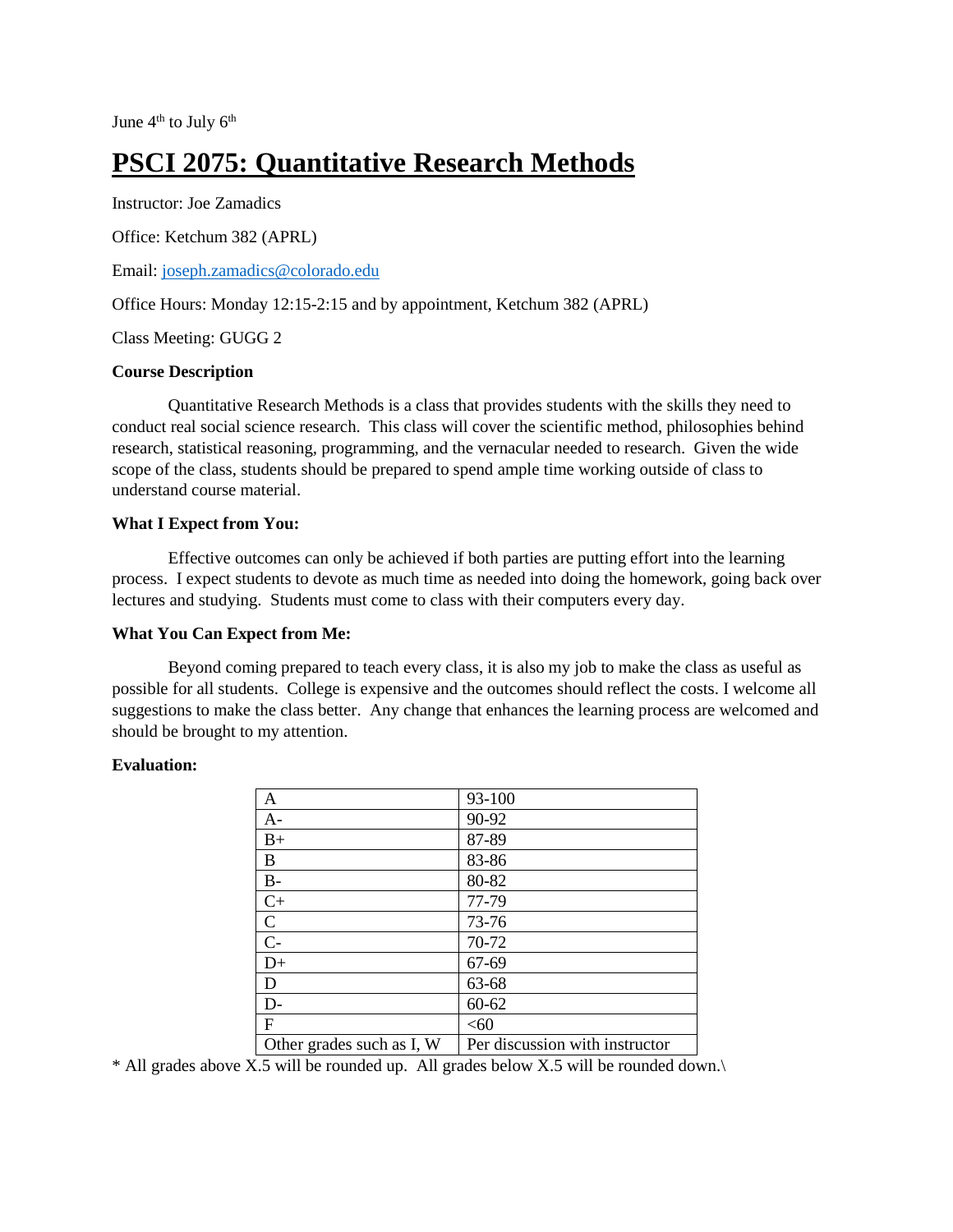#### **Graded Assignments:**

**20% Homework-** Each Week, the class will have a graded homework assignment (a total of 4). Each is worth 5% of your final grade. Each is due on midnight on Saturday. Students are permitted to work together on the assignments. However, each assignment will be run through plagiarism software, assignments must not be identical and in the own words of each student. Students that do not actively contribute to their homework group will likely fail the midterm and final

**30% Midterm-** The midterm will be on Friday, June 15<sup>th</sup>. It will cover material from the first two weeks of class. Students are permitted one sheet of paper for notes (front and back). Students will not be asked to do any coding in R. This exam is pencil and paper.

**30% Final-** The final will be on the last day of class, July 6<sup>th</sup>. It will cover material from the entire class. Students are permitted one sheet of paper for notes (front and back). Students may be asked to work in R to answer questions on this exam.

**20% Paper-** A final paper is due Monday, July 2<sup>nd</sup> at the start of class. Students are tasked to find existing published work in their field and critique the work based on what was learned in this class. The paper is to be 5-7 pages double spaced. The paper must use regression. Students are encouraged to find a paper quickly and run it by me first. More details on this paper will be provided in a different document.

# **Late Policy:**

There are no makeups for the midterm and paper. The paper and homework assignments lose 20% for each day they are late.

# **Required Materials:**

Microsoft Excel, R, R Studio. Readings are provided by the instructor; no textbook purchases are required. Note: R and R Studio are free open source programs that do not require a purchase. Students should already have Excel on their computers.

# **University Policies**

See the Colorado University mandated requirements:

<http://www.colorado.edu/spanish/faculty-resources/required-syllabi-statements>

Special note: There is a zero tolerance for plagiarism. All work is run through plagiarism detection software. Any instance of plagiarism will result in a failing grade and a hearing before the school's academic dishonesty board.

# **Note**

I reserve the right to reorganize the schedule for the course based on progress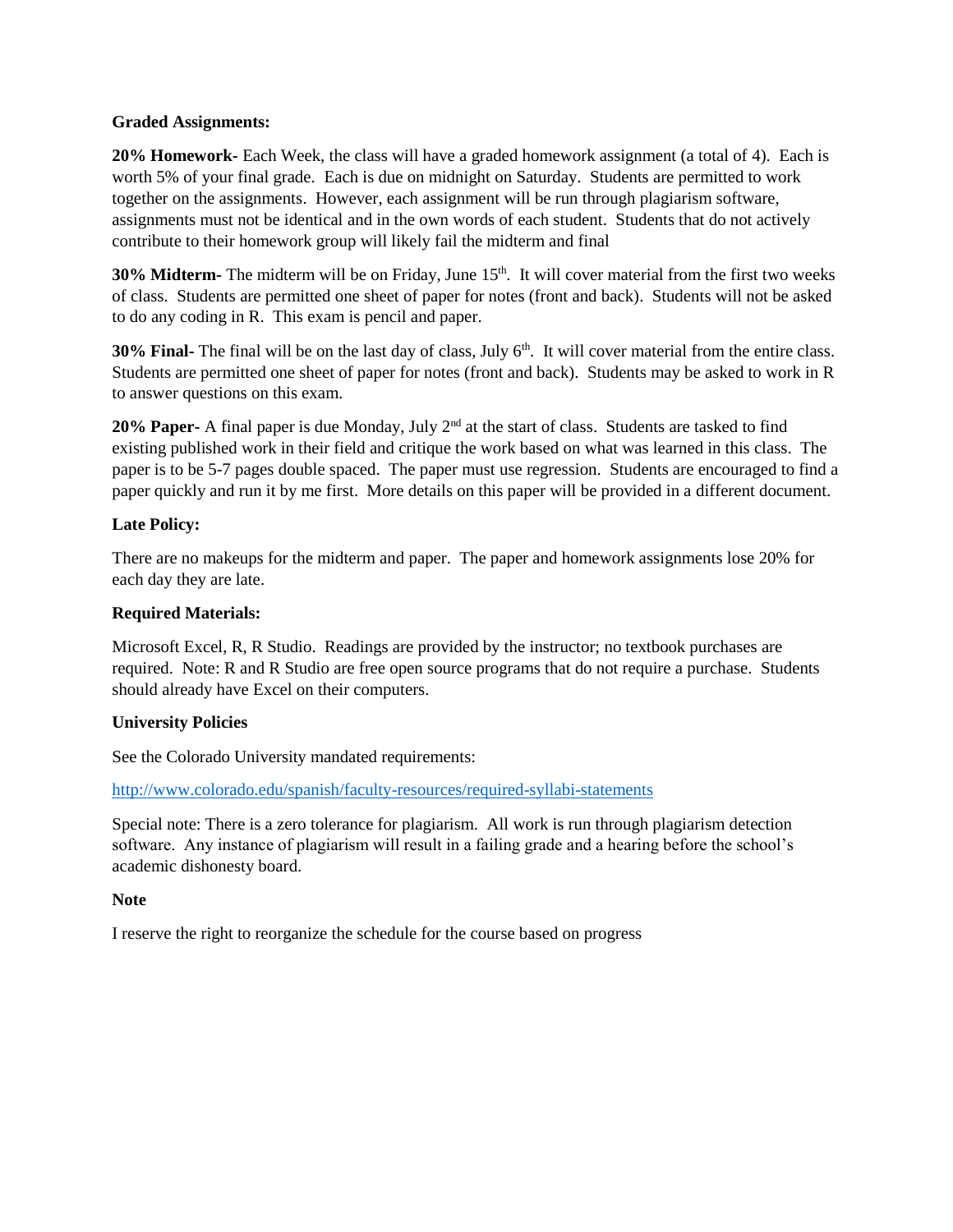#### **Schedule**

Monday June 4<sup>th</sup>

Go over syllabus and basics of the class

Tuesday June 5<sup>th</sup>

A "gentle" introduction to R (students must come to class with their computers). We will download R and R Studio this day.

Reading: Chapter 13. Students should come to class with R and R Studio loaded on their computers before class.

Wednesday June 6<sup>th</sup>

Introduction to concepts, terms and mathematical notation

Notes: Students that are not comfortable with summation operators can watch this video: [https://www.khanacademy.org/math/algebra2/sequences-and-series/alg2-sigma-notation/v/sigma](https://www.khanacademy.org/math/algebra2/sequences-and-series/alg2-sigma-notation/v/sigma-notation-sum)[notation-sum](https://www.khanacademy.org/math/algebra2/sequences-and-series/alg2-sigma-notation/v/sigma-notation-sum)

Thursday June 7<sup>th</sup>

Mean, median, mode, variance, visualizing distributions in R

Readings: Chapter 2

Friday June 8<sup>th</sup>

Hypothesis testing and difference in means. If there is time we will cover the basics of models.

Readings: Chapter 9 Pages 12-14

HOMEWORK 1 DUE

Monday June 11<sup>th</sup>

Bivariate regression day 1: intercept, slope, and statistical significance, continuous variables

Readings: Chapter 6

Tuesday June 12<sup>th</sup>

Bivariate regression day 2: intercept, slope, and statistical significance, discrete variables

Wednesday June 13<sup>th</sup>

Bivariate regression day 3: predicted values, residuals, and model assessment

Readings: Chapter 10

Thursday June 14<sup>th</sup>

Review for midterm

Friday June 15<sup>th</sup>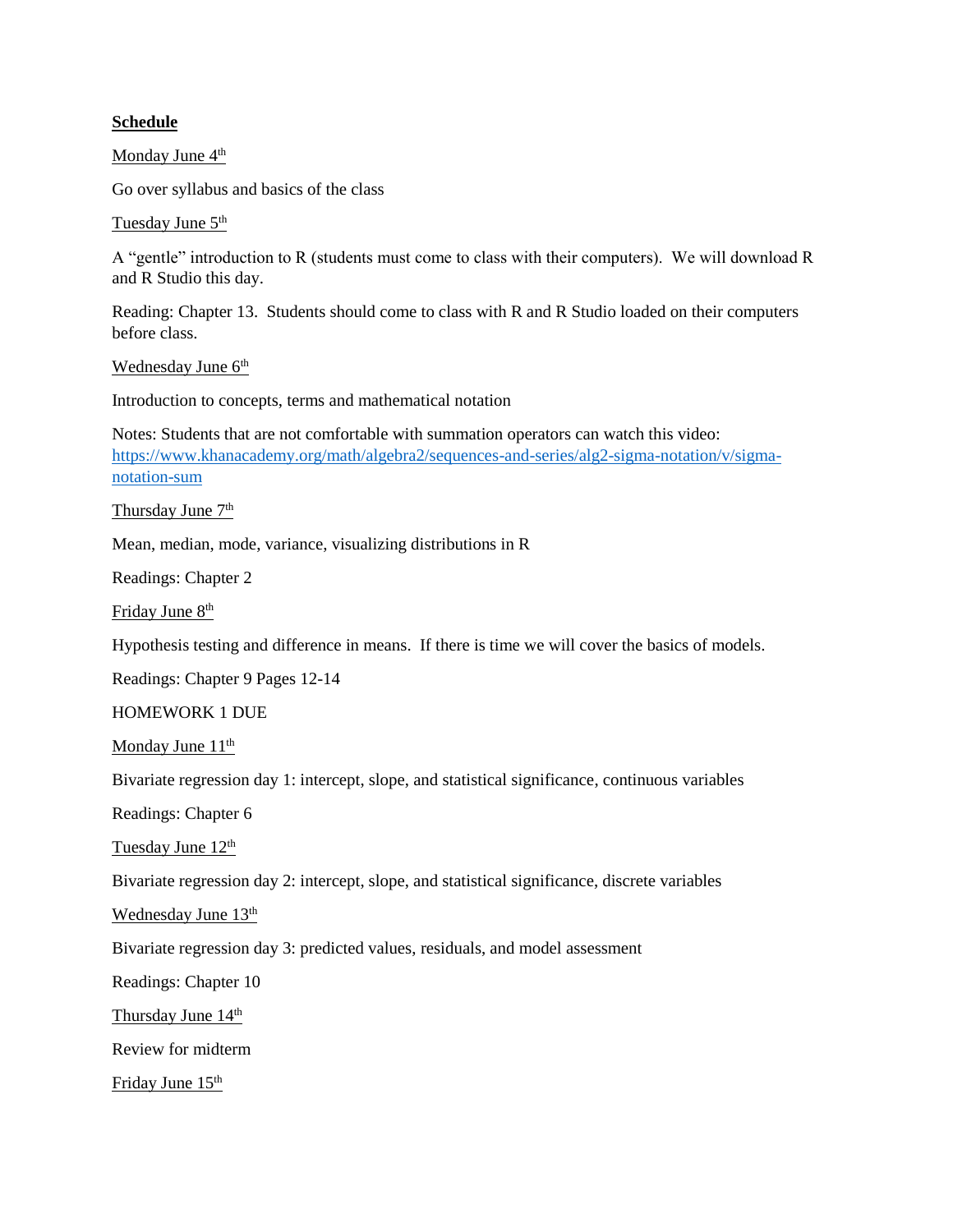Midterm HOMEWORK 2 DUE Monday June 18<sup>th</sup> Multiple regression and  $R^2$ Readings: Chapter 7 Tuesday June 19th Conditional hypotheses and interactions dichotomous by continuous Readings: Chapter 8 Wednesday June 20<sup>th</sup> Conditional hypotheses and interactions dichotomous by Dichotomous Thursday June 21<sup>st</sup> Regression Assumptions Readings: Chapter 10 Friday June 22nd Regression assumptions and assessing models, for loops Readings: Chapter 9 HOMEWORK 3 DUE Monday June 25<sup>th</sup> Basics of Excel, storing data, basic functions Tuesday June 26<sup>th</sup> Different types of data, merging data Wednesday June 27<sup>th</sup> Visualizing data with GGPlot2 Readings: Chapter 4 Thursday June 28<sup>th</sup> Time series data Friday June 29<sup>th</sup> Hierarchical data and fixed effects HOMEWORK 4 DUE Monday July 2<sup>nd</sup>